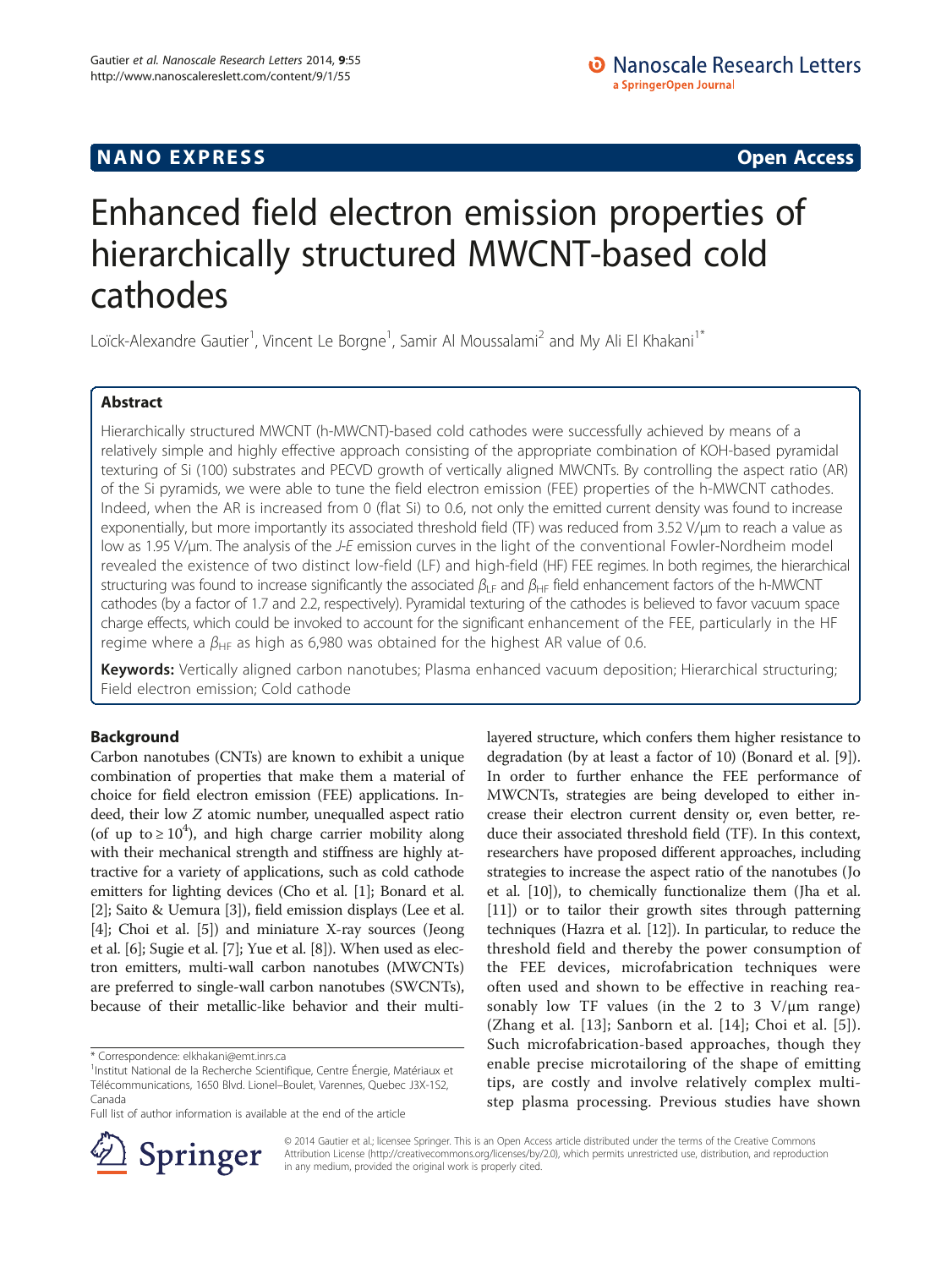that the TF of CNTs is affected by the shape of the emitters (Chen et al. [[15](#page-5-0)]; Futaba et al. [\[16\]](#page-5-0)) and their surface density through the screening effect (Hazra et al. [[12](#page-5-0)]; Pandey et al. [[17\]](#page-5-0)). By tailoring the emission sites as well as changing their density, it is possible to minimize this screening effect that can adversely affect the FEE properties of the CNT samples (Bonard et al. [[18](#page-5-0)]).

In the present paper, we report on a relatively simple, fast, efficient, and very cost-effective approach to achieve CNT-based cold cathodes exhibiting very low threshold fields. Our approach is based on a hierarchical structuring of the emitting cathode, which consists of a pyramidal texturing of a silicon surface by optimized KOH chemical etching followed by a plasma-enhanced chemical vapor deposition (PECVD) growth of MWCNTs on the Si pyramids. This approach offers the advantage of not only increasing the aspect ratio of the emitting structures, but also increasing significantly the effective electron emitting surface. By investigating the FEE of these novel hierarchal MWCNT (h-MWCNT) cathodes, in particular as a function of the initial aspect ratio of the Si pyramids, we were able to optimize their TF and reach a value as low as 1.95 V/μm, with a very easily affordable process.

## Methods

## Fabrication of hierarchically structured MWCNT-based cold cathodes

To fabricate the h-MWCNT cathodes, we have first performed a KOH etching (under optimized conditions of 30-min etching time at 90°C in a 8 wt.% KOH solution) of mirror-polished and n-doped Si (100) wafers (0.001 to 0.005  $Ω$ ·cm) to transform their initial smooth surface into pyramids (with heights of several micrometers), randomly and homogeneously distributed over all the treated Si surface. To control the pyramid aspect ratio (AR, defined as the ratio of their height to their basewidth), the KOH-etched Si substrates were subjected to precise mechanical polishing. Thus, the Si substrates with various AR values (ranging from sharp pyramids to flat-topped ones (mesas)) were obtained. Prior to the PECVD growth of the MWCNTs, 3D-textured Si substrates were catalyzed by coating them first with a sputter-deposited thin Al film (20 nm) and by postannealing them at 500°C for 30 min under air. Then, an Fe-catalyst nanoparticle film (with a nominal thickness of approximately 25 nm) was deposited by means of pulsed laser deposition (Dolbec et al. [\[19](#page-5-0)]; Aïssa et al. [[20](#page-5-0)]). These Fe/Al<sub>x</sub>O<sub>y</sub>/Si-catalyzed substrates were introduced into a PECVD reactor, operating at 13.56 MHz, for CNT growth under the following operating conditions: substrate temperature of 700°C, gas flow of 500 sccm  $(Ar)/20$  sccm  $(H_2)/5$  sccm  $(C_2H_2)$  at a total pressure of 600 mTorr, an applied RF power density of 0.44  $\mathrm{W/cm}^2$ ,

and a substrate biasing of −40 V. These conditions were found to lead to the growth of vertically aligned MWCNTs onto flat Si substrates with a length of approximately 2.8 μm.

## Characterization of the FEE properties of the h-MWCNT cold cathodes

The FEE properties of the MWCNTs grown on both pyramidally textured (with various AR values) and flat silicon (used as a reference sample having AR value of zero) substrates were systematically characterized in our FEE measurement setup, which is equipped with a highprecision translation stage that positions the MWCNT emitters at  $100 \pm 0.4$  µm from the upper copper collecting electrode. The FEE measurement chamber was pumped down to 5.10<sup>-6</sup>-Torr base pressure before proceeding with the measurements. An increasing voltage was then applied from 0 up to 400 V, and all the samples were cycled several times until a stable FEE regime is reached to allow meaningful comparison between the samples. This cycling of the MWCNT cathodes enables soft and progressive cleaning of the MWCNTs (Collazo et al. [\[21\]](#page-5-0)).

## Results and discussion

Figure [1a](#page-2-0) is a typical scanning electron microscopy (SEM) image of the pyramidal texturing of the Si (100) surface following its KOH chemical treatment. The Si pyramids are generally clean and fairly uniform in size and density. The PECVD growth of the MWCNTs was performed on both pyramidally structured and flat silicon substrates (Figure [1b](#page-2-0),c). The MWCNTs were found to always grow perpendicularly to the substrate surface either on the sides of the Si pyramids (as shown by the cross-section SEM view of Figure [1](#page-2-0)b) or on the untreated flat Si substrates (Figure [1c](#page-2-0)). This vertical alignment of the MWCNTs with respect to the substrate surface is a consequence of appropriate electrical biasing of the substrate during the plasma growth process (Bower et al. [[22](#page-5-0)]). The growth of MWCNTs was performed under the same PECVD conditions on all the silicon substrates (with various AR values) in order to obtain nearly identical density and morphology of emitters, facilitating thereby their comparison. The SEM images of Figure [1b](#page-2-0),c confirm, to a certain extent, the similarity of the MWCNTs whether on Si pyramids or on flat Si substrates. One can nonetheless notice that a minority of MWCNTs protrude from the main nanotube forest (Figure [1b](#page-2-0),c). Those protruding emitters, due to their position above the CNT forest canopy, undergo higher electric fields during the FEE measurements.

Figure [2](#page-2-0)a shows typical J-E curves of the developed hierarchal MWCNT cathodes as a function of the AR of the Si pyramids, while comparing them to that of the MWCNTs grown on flat silicon  $(AR = 0)$ , used here as a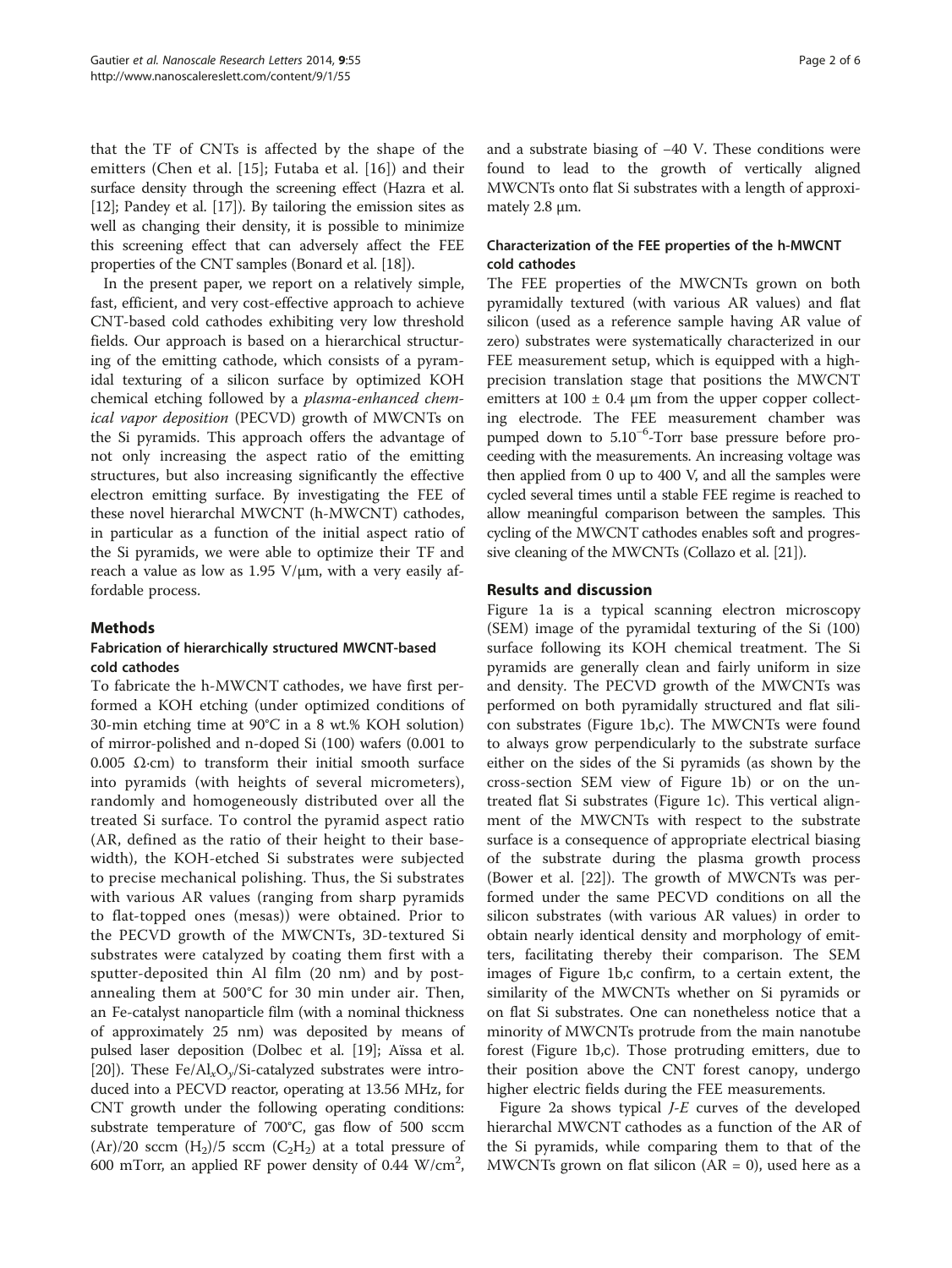aligned MWCNTs grown by PECVD onto untreated, flat Si (100) substrate.

non-KOH-treated reference cathode. It is clearly seen that the pyramidal structuring of the cathodes has a significant effect on their FEE performance. Firstly, the inset of Figure 2a shows that as the AR of the Si Current Density J (mA/cm<sup>2</sup>) at 4V/µm<br>
o<br>  $\approx$ <br>  $\approx$ <br>  $\approx$  $\overline{\mathbf{2}}$  $0.0$  $0.1$  $0.2$  $0.3$  $0.4$  $0.5$  $0.6$ **Pyramid Aspect Ratio (AR)** Figure 2 Field electron emission properties of the developed hierarchal MWCNT cathodes versus their AR. (a) Typical J-E curves of the field electron emitting hierarchal MWCNT cathodes with various pyramid AR values along with that of flat Si reference substrate. The inset shows a zoomed-in part of the J-E curves to compare their threshold field (TF). (b) Variation of the emitted current density at an applied field of 4 V/μm as a function of the AR of the Si pyramids.

pyramids is increased, from 0 (flat Si) to 0.6, the  $J-E$ curves are seen to shift progressively towards lower electric field values, indicating a clear decrease of the TF. This TF reduction is thought to be a consequence of the hierarchal structuring of the cathodes as the onset of electron emission occurs at the apex of the pyramids where higher fields are felt by the MWCNTs (Saito & Uemura  $[3]$  $[3]$ ). Secondly, the *J-E* curves of Figure 2a show that the emitted current density significantly increases as the AR is increased from 0 to 0.6. Indeed, for an electric field of  $4 \text{ V}/\mu \text{m}$  for example, Figure 2b shows that the

<span id="page-2-0"></span>



3

Electric Field E (V/µm)

a q

Current Density J (mA/cm<sup>2</sup>)

8  $0.5$ 

7

6

5  $0.2$ 

 $\overline{\mathbf{4}}$ 

 $\overline{\mathbf{3}}$  $0.0$ 

 $\overline{2}$ 

 $\overline{1}$ 0

b

 $0.4$ 

 $0.3$ 

 $0.1$ 

 $\mathbf{c}$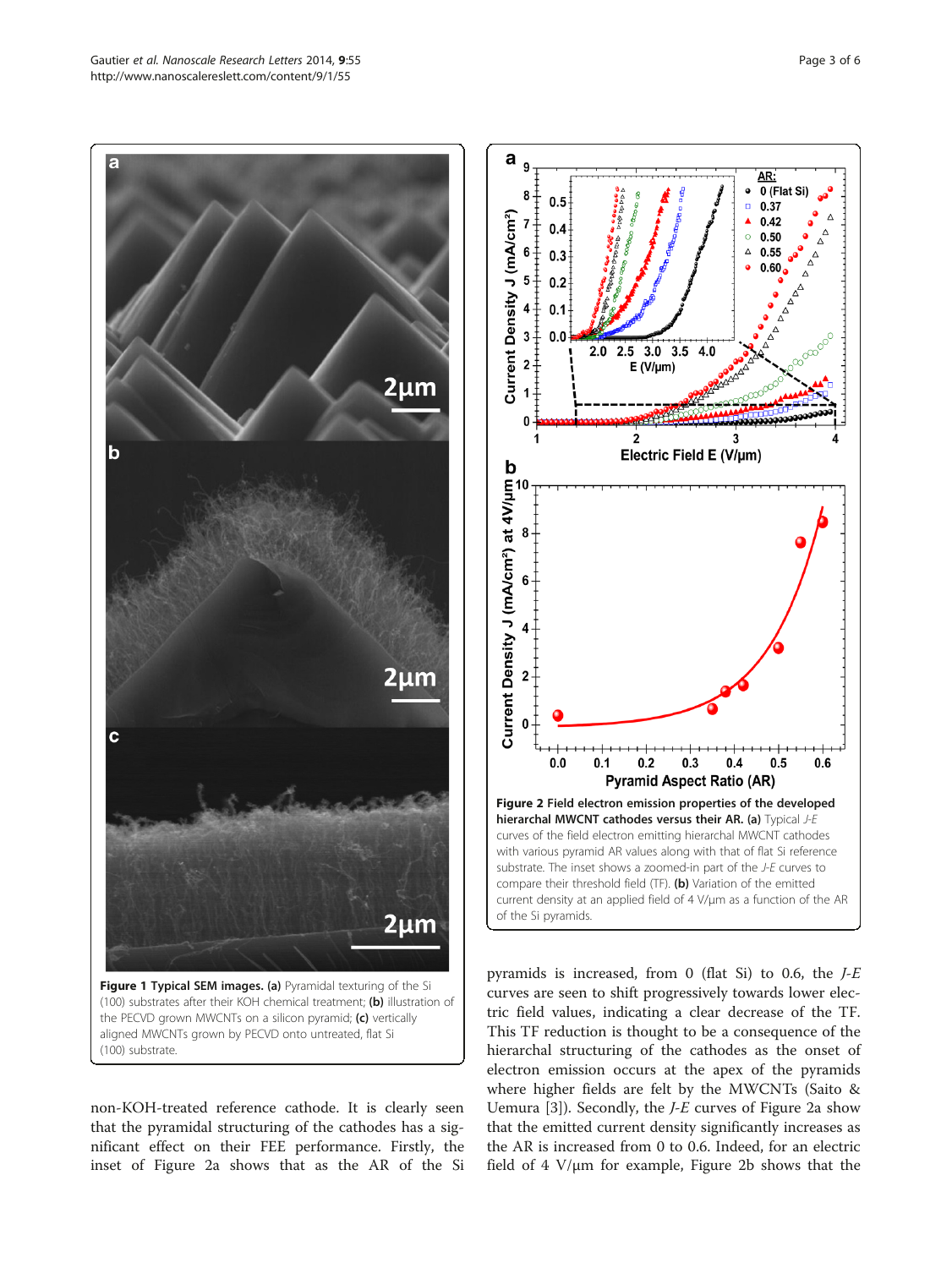<span id="page-3-0"></span>current density exponentially increases with the AR. This pyramidal texturing-induced enhancement of the current density is believed to be due to a higher number of MWCNT emitters because of the 3D structuring of the cathodes, which provides larger surface area and lesser screening effect on the pyramid sides. The analysis of the J-E curves, according to the Fowler-Nordheim (FN) model (Fowler & Nordheim [[23](#page-5-0)]) where the total current density (J in  $A/m^2$ ) can be expressed as follows:  $J = \frac{A\beta^2 E^2}{\varphi} \exp\left(\frac{-B\varphi^{\frac{3}{2}}}{\beta E}\right)$ , where E is the applied field (V/m),  $\varphi$  the work function of the emitter (4.6 eV for MWCNTs) (Ago et al. [[24](#page-5-0)]; Su et al. [[25\]](#page-5-0))), A and B are constants with values of  $1.56 \times 10^{-6}$  (A·eV/V<sup>2</sup>) and  $6.83 \times 10^{9}$ (V⋅eV<sup>-3/2</sup> m<sup>-1</sup>), respectively, and  $\beta$  is the field enhancement factor that characterizes the ratio between the applied macroscopic field and the local microscopic field felt by the apex of the emitter (Bonard et al. [[26\]](#page-5-0)). By fitting the data of Figure [2](#page-2-0) to the FN expression, Figure 3 clearly shows that regardless of the AR value of the cathodes, two different domains can be distinguished in the

FN plots, namely, high-field (HF) and low-field (LF)



Figure 3 Fowler-Nordheim analysis of the J-E curves of the hierarchal MWCNT cathodes. (a) Fowler-Nordheim plots for the h-MWCNT cathodes for the various AR values ranging from 0 to 0.6. (b) The table summarizes the deduced high-field (HF) and low-field (LF) enhancement factors (β) as a function of the AR of the Si pyramids.

regimes. Accordingly, separate  $\beta_{HF}$  and  $\beta_{LF}$  enhancement factors were extracted from the slopes of the linear fits (Figure 3) and tabulated in the table at the bottom of Figure 3. First of all, in both HF and LF regimes, the enhancement factors are seen to increase significantly (by a factor of 2.2 and 1.7 for  $\beta_{HF}$  and  $\beta_{LF}$ , respectively) as the AR is increased from 0 to 0.6. Respective  $\beta_{HF}$  and  $\beta_{LF}$  values as high as 6,980 and 2,315 were obtained for the h-MWCNTS cathodes with an AR value of 0.6. This confirms that the hierarchical texturing developed here is effective in enhancing further the local microscopic fields felt by the apex of the MWCNTs. On the other hand, the occurrence of distinct HF and LF regimes in the FN plots of MWCNT emitters has been reported by other groups (Chen et al. [[27\]](#page-5-0); Bai & Kirkici [\[28](#page-5-0)]). This indicates that the conventional FN model that describes the FEE of our h-MWCNT cathodes in the LF region cannot be extended to the HF region. Indeed, the evident kink in the FN plots, which is found to occur at the same field value for all the pyramidally texturized cathodes, denotes a clear regime change in the FEE of the MWCNTs. Although there is no consensus about the origin of this regime change (Chen et al. [[29\]](#page-5-0)), the enhanced FEE observed in the HF regime is often attributed to space charge effects surrounding the emission sites (Xu et al. [[30](#page-5-0)]; Barbour et al. [[31\]](#page-5-0)). Such vacuum space charge buildup is expected to occur more easily on textured substrate with high density of Si pyramids (where higher electric fields are felt by the emitting tips) than on a flat Si cathode (from which some individual nanotubes protrude). This would explain the breakpoint

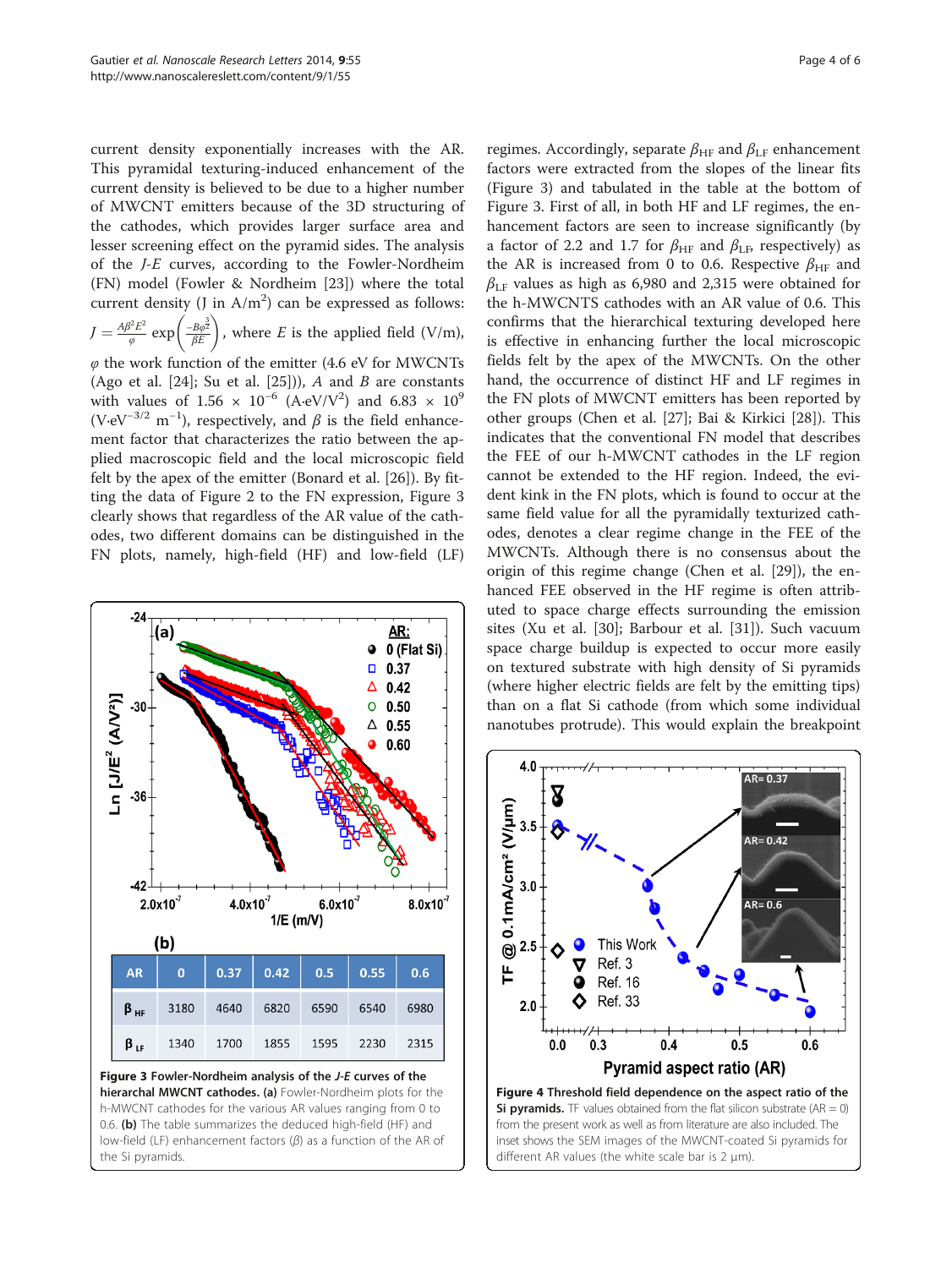(Figure [3](#page-3-0)) occurring at rather low-field values in the pyramidally textured cathodes than in the flat Si ones (approximately 2.1 V/μm versus approximately 3.8 V/μm, respectively).

To investigate the effect of the AR of the Si pyramids on the TF of the h-MWCNT-based cathodes, while allowing direct comparison with literature, we have defined the TF as the electric field needed to obtain an emitted current density of 0.1 mA/cm<sup>2</sup>. Figure [3](#page-3-0) shows that when the AR is varied from 0 (flat Si) to 0.6 (sharp Si pyramids with no mechanical polishing, see the representative SEM images in the inset of Figure [4\)](#page-3-0), the TF significantly decreases from 3.52 to 1.95 V/μm, respectively. This represents a TF value diminution of more than 40% of the initial value of flat Si. It is also worth noting that the latitude of our hierarchal structuring process permits a rather precise tuning of the TF of the h-MWCNT cathodes over all the 1.9 to 3.6-V/μm range. In the case of the flat Si substrates, the measured relatively higher TF value (which compares well with literature data (Futaba et al. [[16\]](#page-5-0); Sato et al. [[32](#page-5-0)]; Wu et al. [\[33](#page-5-0)]) as shown in Figure [4\)](#page-3-0) is mainly a consequence of the screening effects between the CNTs (Nilsson et al. [[34](#page-5-0)]). In the flat Si substrate configuration, the highly dense film of vertically aligned CNTs can be approximated to an FEE device consisting of two metal plates facing each other and between which an electric field is applied. In this case, because of the screening effects, the advantage of the high aspect ratio exhibited by the CNTs is not fully exploited, except for the few protruding nanotubes. Using our 3D-textured h-MWCNT cathodes, the electric field lines are concentrated at the tips of the pyramids, resulting into higher fields felt by the CNTs (Saito & Uemura [[3\]](#page-5-0)). Moreover, the significant increase of the surface area of the 3D-textured cathodes is also expected to minimize the screening effect between the MWCNTs, particularly on the pyramid sides. Our results clearly demonstrate that the shape of the underlying substrate (i.e., pyramids) has a significant effect on both the TF and current density of the MWCNT cathodes. This corroborates well with the results of the micro-patterned emitters, where the shape of the emitters, more than the pitch between them, was reported to play a more important role in the FEE properties of the CNT cathodes (Sato et al. [\[32](#page-5-0)]).

### Conclusions

We have developed a relatively straightforward, effective, and affordable approach to achieve hierarchal 3D structuring of the h-MWCNT-based cold cathodes. Our process is based on the optimized PECVD growth of MWCNTs onto pyramidally KOH-texturized silicon (100) substrates. By varying the aspect ratio of the Si pyramids, we were able to show the significant improvement of the FEE properties of the h-MWCNT cathodes,

compared to their Si flat counterparts. In particular, our results show that the higher the AR of the Si pyramids, the lower the TF of the h-MWCNT cathodes. A TF value as low as 1.95 V/μm was achieved for the h-MWCNT cathodes with an AR value of 0.6 (a decrease of more than 40%, compared to MWCNT forest grown on flat Si substrates). The effectiveness of our approach is also reflected by the higher enhancement factors in both low- and highfield regimes. The prospect of a relatively easy scale up of the hierarchal structuring process developed here makes this approach highly attractive for applications where lowcost and large-surface cold cathodes are needed.

#### Competing interests

The authors declare that they have no competing interests.

#### Authors' contributions

LAG performed most of the experimental work including the PECVD synthesis of the MWCNTs and FEE characterizations of the cold cathodes. VLB contributed to the characterizations work (particularly the SEM observations) and to the analysis of the FEE data. SA provided general feedback on the progress of the project and corrections to the manuscript. MAE supervised the entire process and suggested experiments while providing critical feedback all along the progress of the project. He also corrected the manuscript and finalized its drafting. All authors read and approved the final manuscript.

#### Authors' information

LAG is currently a Ph.D. student at the Institut National de la Recherche Scientifique. His Ph.D. project focuses on the PECVD synthesis of carbon nanotubes and the study of their field-emission properties under different novel architectures (such as the hierarchal cathode-based devices reported here). He authored and/or co-authored four scientific papers so far. VLB is currently a postdoctoral researcher at the Institut National de la Recherche Scientifique, where he works on laser-based synthesis of various nanomaterials (including carbon nanotubes and quantum dots), their optoelectronic characterizations, and integration into devices. He has particularly developed single-wall carbon nanotubes and silicon hybrid solar cells. His research contributions include 12 published papers in prestigious journals and participation to more than 15 national and international conferences. SA is the president of pDevices, Inc. He received his Ph.D. in Experimental Atomic and Ionic Physics from the University of Paris-Sud (Paris XI). He has more than 20 years of experience in atomic and ionic physics-based instrumentation as well as in the management of industrial projects. He developed various spectrometry instruments while working at different prestigious light source labs in France, Germany, USA, and Canada. He is currently developing at pDevices innovative technologies for automatic, real-time early detection, and diagnosis and prevention of adverse health conditions. MAE is a Full Professor and the leader of the 'NanoMat' Group, he founded in 1998 at the Institut National de la Recherche Scientifique (INRS-EMT, Varennes, Quebec, Canada). He is an internationally recognized expert in the inter-related fields of laser/plasma-based synthesis, modification, nanoassembly, and characterizations of nanostructured materials (including nanotubes, nanoparticles, nanohybrids, and thin films) and their applications for advanced devices. He has published more than 160 refereed publications in prestigious journals, and he is a co-inventor of five patents. His research contributions are well cited (his current H index is 25). The R&D contributions and expertise of MAE are well recognized at both national and international levels, as testified by his numerous invited talks, appointments as a scientific reviewer for various public and private R&D funding agencies, as a board member of steering committees of R&D Canadian organizations, and as a member of international scientific advisory boards and/or session chair at international conferences. He is currently a member of the editorial board of the ISRN-Nanotechnology and Scientific Reports (from the Nature Publishing Group) journals. He is also a regular reviewer of more than 20 journals in the fields of materials, nanoscience, and nanotechnology.